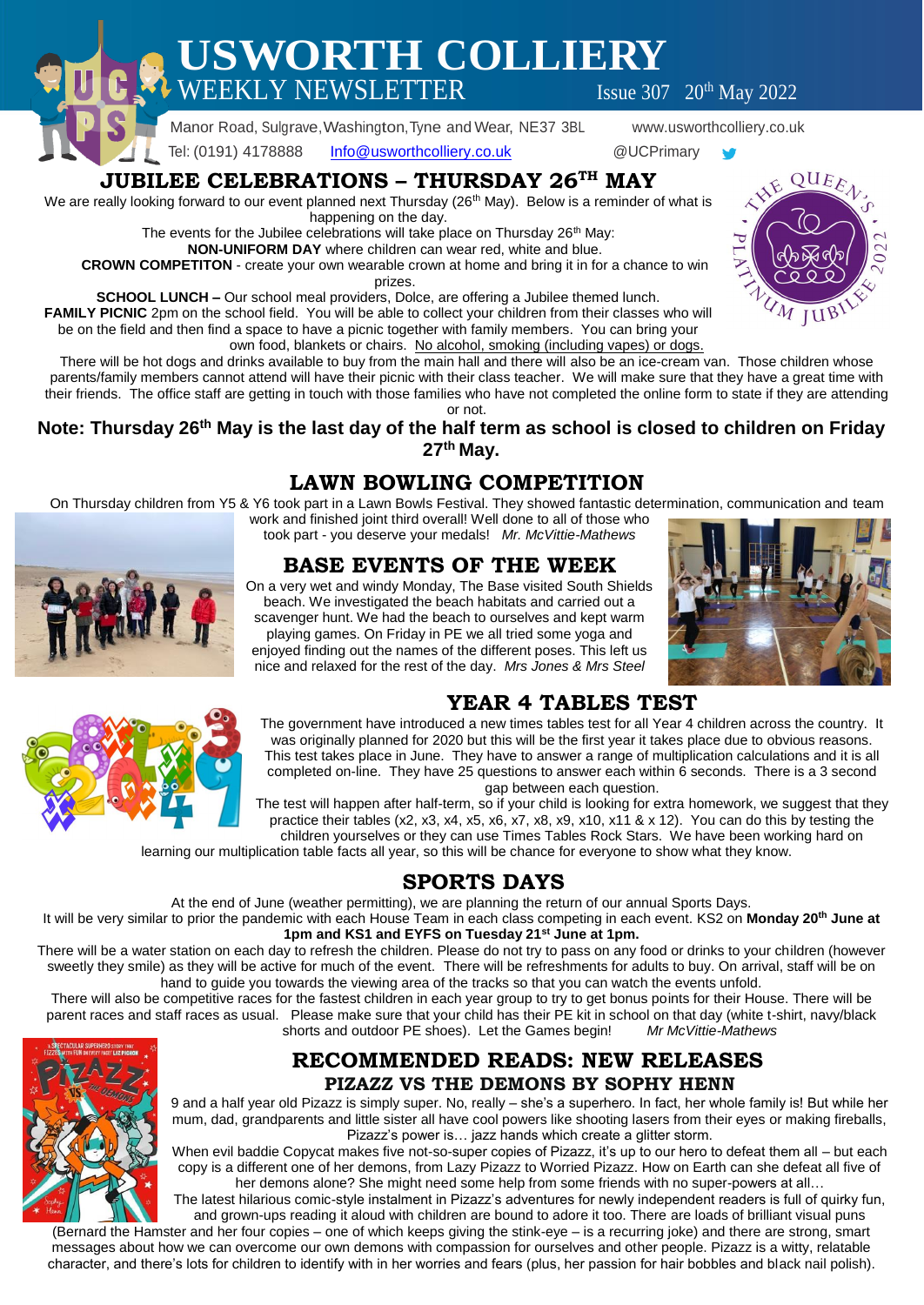

# **SUN PROTECTION**

This is wishful thinking but ….just a reminder **IF** we get warm weather then your child will need a water bottle and also a sun hat. Please ensure that your child has sun cream applied before they come to school. If you want your child to re-apply the cream themselves, then they can bring in the bottle. Staff, however, will not be doing this, therefore your child needs to be able to do this independently during lunch break.

|          | AI TER SCHOOP CPODS          |                        |                    |                 |  |  |
|----------|------------------------------|------------------------|--------------------|-----------------|--|--|
| Day      | Club name                    | <b>Club Leader</b>     | <b>Year Groups</b> | <b>Location</b> |  |  |
| Monday   | <b>Construction Club</b>     | Mrs Jones              | All                | The Base        |  |  |
| Monday   | Crazy Crafts                 | Mrs Kaur               | $3-6$              | Art room        |  |  |
| Monday   | Little Kickers               | Mr. McVittie-Mathews   | $1 - 2$            | Hall/Field      |  |  |
| Tuesdav  | Film Club                    | Mrs Steel/ Mrs Prosser | $3-6$              | The Base        |  |  |
| Tuesdav  | Mini-movers                  | Miss Held/ Miss Scott  | $R-2$              | Small Hall      |  |  |
| Tuesdav  | Running club                 | Mr Wright              | $3-6$              | Hall/Field      |  |  |
| Tuesdav  | <b>Wellbeing Worker Bees</b> | Mrs Hickey             | $2 - 6$            | Breakfast room  |  |  |
| Thursday | <b>KS2 Football club</b>     | Mr. McVittie-Mathews   | $3-6$              | Field           |  |  |

#### **AFTER SCHOOL CLUBS**

#### **DIARY DATES FOR SUMMER TERM**

| Monday 23rd May                                                                   | Selected Year 5 & 6 for countdown cricket competition                           |  |  |  |  |  |
|-----------------------------------------------------------------------------------|---------------------------------------------------------------------------------|--|--|--|--|--|
| Wednesday 25 <sup>th</sup> May                                                    | London trip meeting for parents (Year 6) 5pm                                    |  |  |  |  |  |
| Thursday 26th May                                                                 | Platinum Jubilee celebrations in school (non-uniform, assembly & family picnic) |  |  |  |  |  |
| Friday 27th May                                                                   | <b>TEACHER TRAINING DAY - school closed to children</b>                         |  |  |  |  |  |
| MONDAY 30th MAY - FRIDAY 3rd JUNE - HALF TERM HOLIDAY                             |                                                                                 |  |  |  |  |  |
| Monday 6 <sup>th</sup> June                                                       | Pupils return to school                                                         |  |  |  |  |  |
| Tuesday 7 <sup>th</sup> June to Thursday 9 <sup>th</sup> June                     | Edinburgh Zoo trip for reception                                                |  |  |  |  |  |
| Wednesday 8 <sup>th</sup> June                                                    | Selected Year 4 to skipping festival                                            |  |  |  |  |  |
| Thursday 9th June                                                                 | Selected Year 3 & 4 to Quadkids athletics competition                           |  |  |  |  |  |
| Friday 10th June                                                                  | Selected Year 5 & 6 for countdown cricket competition                           |  |  |  |  |  |
| Tuesday 14th June                                                                 | Class and team photographs to be taken                                          |  |  |  |  |  |
| Thursday 16 <sup>th</sup> June                                                    | 1JB to Rising Sun country park                                                  |  |  |  |  |  |
| Friday 17th June                                                                  | 1EH to Rising Sun country park                                                  |  |  |  |  |  |
| Monday 20th June                                                                  | Base to the Great North Museum                                                  |  |  |  |  |  |
| Monday 20 <sup>th</sup> June                                                      | <b>KS2 sports day 1pm</b>                                                       |  |  |  |  |  |
| Tuesday 21 <sup>st</sup> June                                                     | <b>EYFS/KS1 sports day 1pm</b>                                                  |  |  |  |  |  |
| Wednesday 22nd to Thursday 23rd June                                              | London theatre trip - Year 6                                                    |  |  |  |  |  |
| Thursday 23rd June                                                                | Selected Year 5 & 6 to orienteering festival                                    |  |  |  |  |  |
| Wednesday 29th June                                                               | 4RB trip to Newcastle                                                           |  |  |  |  |  |
| Thursday 30 <sup>th</sup> June                                                    | 4EP trip to Newcastle                                                           |  |  |  |  |  |
| Friday 1 <sup>st</sup> July                                                       | School closed - day taken for extra bank holiday for platinum jubilee.          |  |  |  |  |  |
| Monday 4 <sup>th</sup> July                                                       | 4RB to Eden Camp                                                                |  |  |  |  |  |
| Wednesday 6th July                                                                | Selected Year 3 & 4 for countdown cricket competition                           |  |  |  |  |  |
| Thursday 7 <sup>th</sup> July                                                     | 4EP to Eden Camp                                                                |  |  |  |  |  |
| Wednesday 13th July                                                               | 1EH to George Stephenson museum                                                 |  |  |  |  |  |
| Thursday 14th July                                                                | Selected Year 5 & 6 to girls' football festival                                 |  |  |  |  |  |
| Friday 15th July                                                                  | End of Year Reports to parents                                                  |  |  |  |  |  |
| Friday 15th July                                                                  | 1JB to George Stephenson museum                                                 |  |  |  |  |  |
| Monday 18 <sup>th</sup> July                                                      | Moving Up Morning - children spending the morning in new classes                |  |  |  |  |  |
| Tuesday 19th July                                                                 | <b>Whole School Presentation Event</b>                                          |  |  |  |  |  |
| Wednesday 20 <sup>th</sup> July                                                   | Optional parent/carer meetings, if requested to discuss reports (3pm to 5pm)    |  |  |  |  |  |
| Friday 22 <sup>nd</sup> July                                                      | Year 6 Leavers Assembly 10am                                                    |  |  |  |  |  |
| Friday 22nd July                                                                  | Last day of school year 2021/2022                                               |  |  |  |  |  |
| Friday 22 <sup>nd</sup> July to Tuesday 6 <sup>th</sup> September SUMMER HOLIDAYS |                                                                                 |  |  |  |  |  |
| Monday 5 <sup>th</sup> September                                                  | <b>TEACHER TRAINING DAY – school closed to children</b>                         |  |  |  |  |  |
| Tuesday 6 <sup>th</sup> September                                                 | School open to children                                                         |  |  |  |  |  |

### **DOJO POINTS**

Check out our dojo/house point counter at [https://www.usworthcolliery.co.uk/children/house-point-counter.](https://www.usworthcolliery.co.uk/children/house-point-counter) Children are awarded points throughout the week for following the Colliery Code. This week's classes with the most house points are: 1 st – 3RD 2nd – 4EP 3rd – 5CJ

| Day      | Club name                    | <b>Club Leader</b>     | <b>Year Groups</b> | Location       |  |  |  |  |
|----------|------------------------------|------------------------|--------------------|----------------|--|--|--|--|
| Monday   | <b>Construction Club</b>     | Mrs Jones              | All                | The Base       |  |  |  |  |
| Monday   | Crazy Crafts                 | Mrs Kaur               | $3-6$              | Art room       |  |  |  |  |
| Monday   | Little Kickers               | Mr. McVittie-Mathews   | $1 - 2$            | Hall/Field     |  |  |  |  |
| Tuesday  | Film Club                    | Mrs Steel/ Mrs Prosser | $3-6$              | The Base       |  |  |  |  |
| Tuesday  | Mini-movers                  | Miss Held/ Miss Scott  | $R-2$              | Small Hall     |  |  |  |  |
| Tuesday  | Running club                 | Mr Wright              | $3-6$              | Hall/Field     |  |  |  |  |
| Tuesday  | <b>Wellbeing Worker Bees</b> | Mrs Hickey             | $2 - 6$            | Breakfast room |  |  |  |  |
| Thursdav | <b>KS2 Football club</b>     | Mr. McVittie-Mathews   | $3-6$              | Field          |  |  |  |  |

### **AFTER SCHOOL CLUBS**